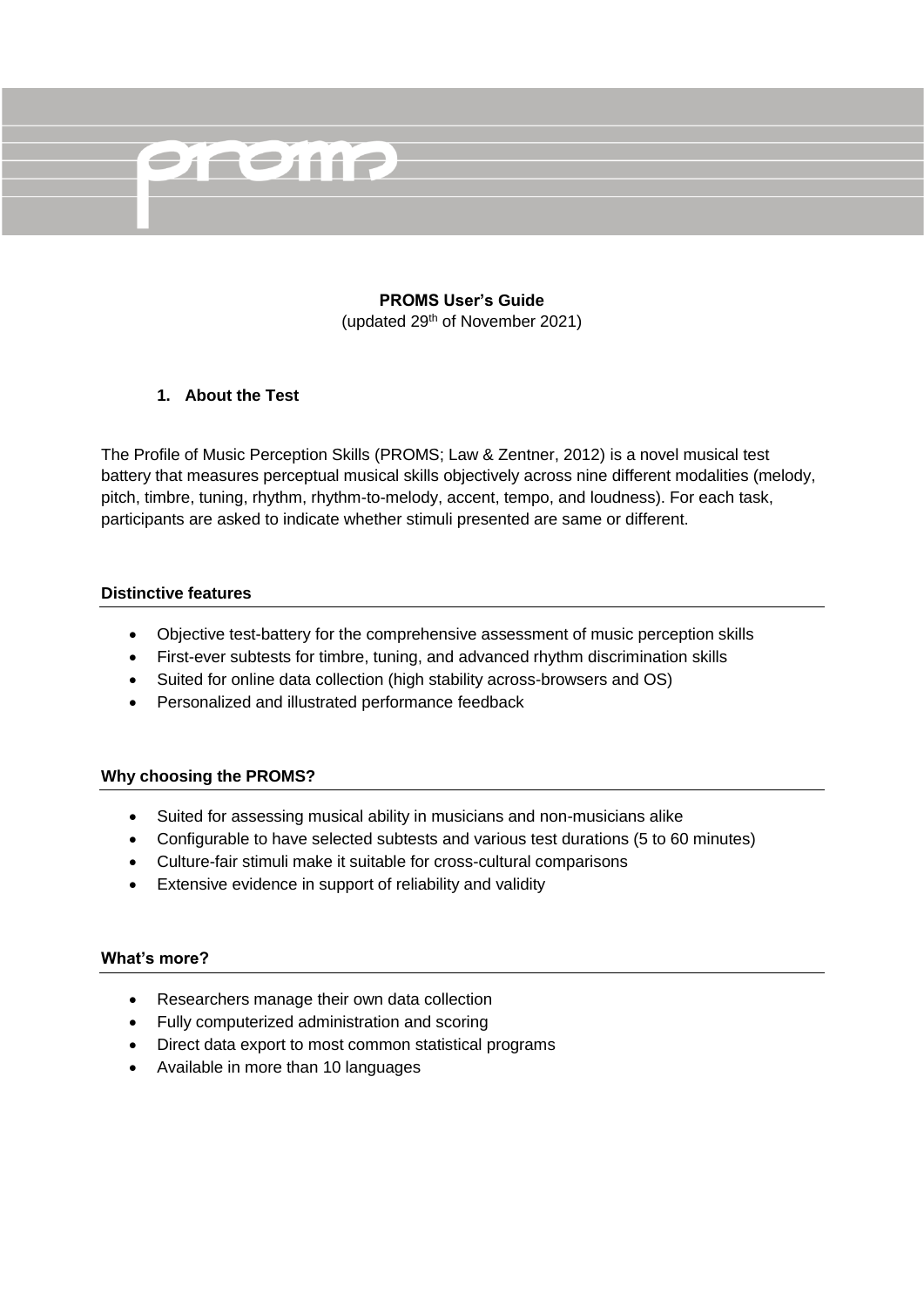# **2. Current Versions**

All current versions as well as a 3 minute demo showing how the online PROMS works (including the type of feedback that is offered to participants) can be accessed at

[https://www.uibk.ac.at/psychologie/fachbereiche/pdd/personality\\_assessment/proms/take-the-test/](https://www.uibk.ac.at/psychologie/fachbereiche/pdd/personality_assessment/proms/take-the-test/)

- **Full Proms:** The full PROMS is the original test version. It has all 9 test components and takes about 60 minutes to complete.
- **PROMS-S:** This version is a short version of the full PROMS. It includes 8 subtests (Melody, Rhythm, Embedded Rhythm, Tuning, metric Accent, Timbre, Tempo, and Pitch) and takes about 35 minutes to complete.
- **Modular PROMS:** This version allows the test-components of the PROMS to be configured in a customized way.
- **Brief PROMS**: This version includes the test-components 'Melody', 'Metric Accent', 'Tempo', and 'Tuning' and takes about 30 minutes to complete.
- **Mini PROMS:** This version is a short version of the Brief PROMS. It includes the testcomponents 'Melody', 'Metric Accent', 'Tempo', and 'Tuning' and takes about 15 minutes to complete.
- **Micro-PROMS**: Development in process a consolidated assessment of musical ability that takes about 10 minutes to complete.

PROMS versions are available in following languages:

**Full-PROMS/PROMS-S**: Arabic, Chinese, English, French, German, Greek, Indonesian, Japanese, Norwegian, Spanish

**Brief-PROMS/Mini-PROMS**: Arabic, Chinese, Czech, English, French, German, Greek, Hebrew, Indonesian, Japanese, Norwegian, Portuguese, Spanish, Russian

## **3. Psychometric Properties**

The PROMS has satisfactory psychometric properties for the composite score (internal consistency and test-retest r>.85) and fair to good coefficients for the individual subtests (.56 to.85). Convergent validity was established with the relevant dimensions of Gordon's Advanced Measures of Music Audiation and Musical Aptitude Profile (melody, rhythm, tempo), the Musical Ear Test (rhythm), and sample instrumental sounds (timbre). Criterion validity was evidenced by consistently sizeable and significant relationships between test performance and external musical proficiency indicators in all three studies (.38 to.62,  $p$ <.05 to  $p$ <.01). An absence of correlations between test scores and a nonmusical auditory discrimination task supports the battery's discriminant validity (−.05, ns). The interrelationships among the various subtests could be accounted for by two higher order factors, sequential and sensory music processing.

For details see:

Zentner, M. & Strauss, H. (2017). Assessing musical ability quickly and objectively: Development and validation of the Short-PROMS and the Mini-PROMS. *Annals of the New York Academy of Sciences*. doi: [10.1111/nyas.13410](http://onlinelibrary.wiley.com/doi/10.1111/nyas.13410/full)

Kunert R., Willems R. M., Hagoort, P. (2016). An Independent Psychometric Evaluation of the PROMS Measure of Music Perception Skills. *PLoS ONE 11*[\(7\): e0159103.](http://journals.plos.org/plosone/article?id=10.1371/journal.pone.0159103)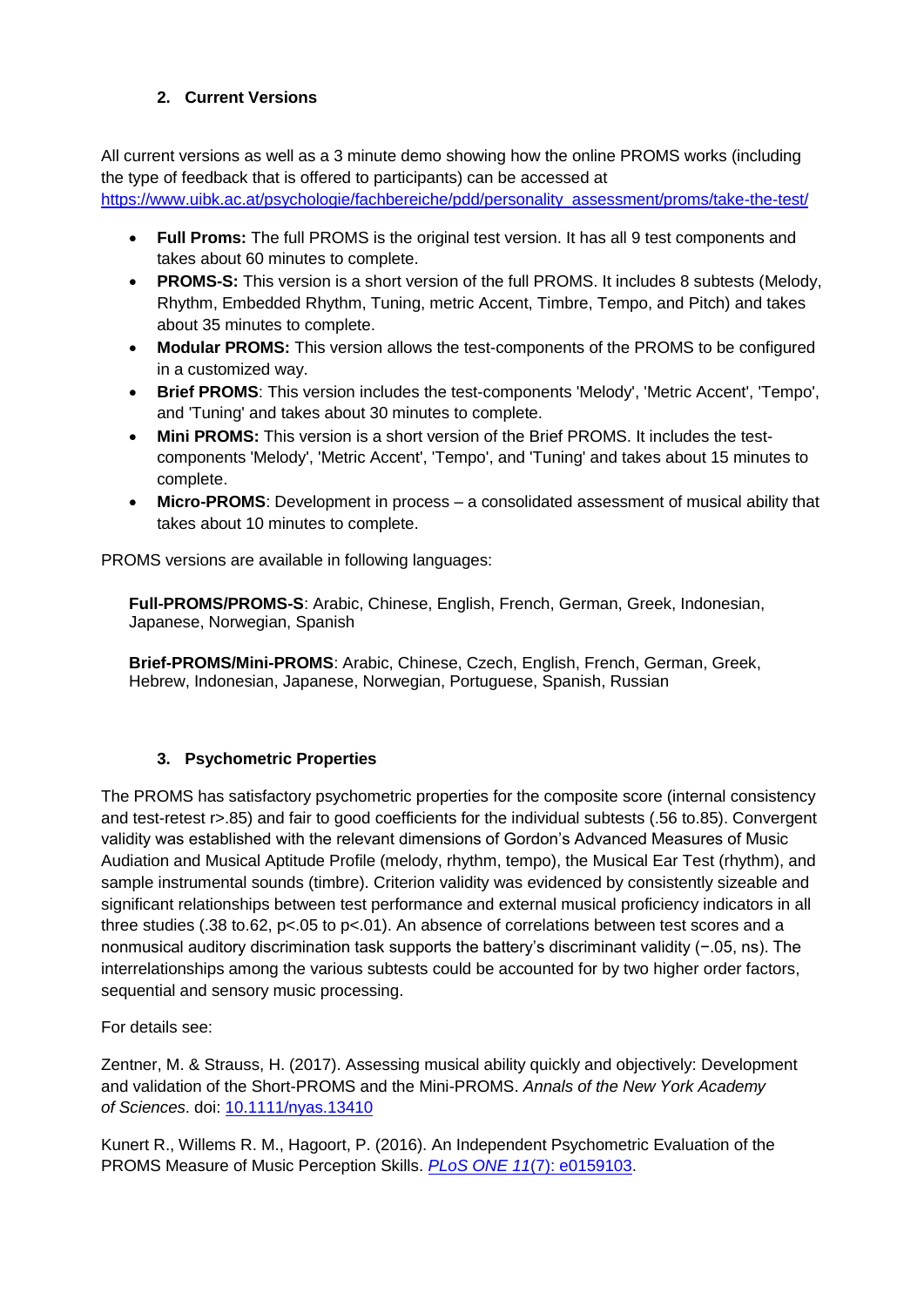Law, L. & Zentner, M. (2012). Assessing musical abilities objectively: Construction and validation of the Profile of Music Perception Skills. *PLoS ONE 7*[\(12\): e52508.](http://dx.plos.org/10.1371/journal.pone.0052508) 

# **4. Research Project Account**

If you would like to use the PROMS battery in your academic research project, we can set up a researcher account for you. This will enable you to use the battery to collect your own data.

### **How it works**

- You will receive a unique URL that provides access to your own research account
- You optionally can add further questions or questionnaires that are of interest to you to create one coherent test battery
- Data is securely stored on servers of the University of Innsbruck IT Department
- Data collected is yours only, and can be downloaded at any time as a csy or SPSS file

Please note that the PROMS is an online test and thus an internet connection is required to administer the test. Please contact us via mail if you want to administer the PROMS offline.

# **5. Data Management and Export**

To access the data of your research, hover over the 'Responses' symbol and choose "Responses & statistics". Choose 'Display responses' to view responses.

To export data to Excel or any other spreadsheet software, choose 'Export results to application', then choose 'Abbreviated question text' as well as 'CSV file' and click 'Export data' (ignore the other options).

To export data to SPSS, choose 'Export results to a SPSS/PASW command file'. Download both files. Open the SPSS syntax file and change the /FILE path to point to the data file (e.g. /FILE='C:/users/docs/survey1234\_SPSS\_data\_file.dat'). Click Run > All. You should have your data now.

## **6. Scoring**

'DS' means 'definitely same', 'DD' means 'definitely different', 'PS' means 'probably same', 'PD' means 'probably different', and 'NO' means 'I don't know'.

Correct answers are coded as '1' with 2 points, correct but uncertain answers ('PP' or 'PS') are coded as P with 1 point. All remaining answers that are not correct are coded as stated above ('DS', 'PS', 'NO', 'PD', or 'DD').

Scores are automatically computed by LimeSurvey and included in the exported data file. Variables containing scores are labelled as followed: PROMSMELODYSCORE (Melody),

PROMSRHYTHMSCORE (Rhythm), PROMSRMSCORE (Embedded Rhythm),

PROMSTUNINGSCORE (Tuning), PROMSBEATSCORE (Metric Accent), PROMSTIMBRESCORE (Timbre), PROMSSPEEDSCORE (Tempo), PROMSPITCHSCORE (Pitch), PROMSTOTALSCORE (total score)